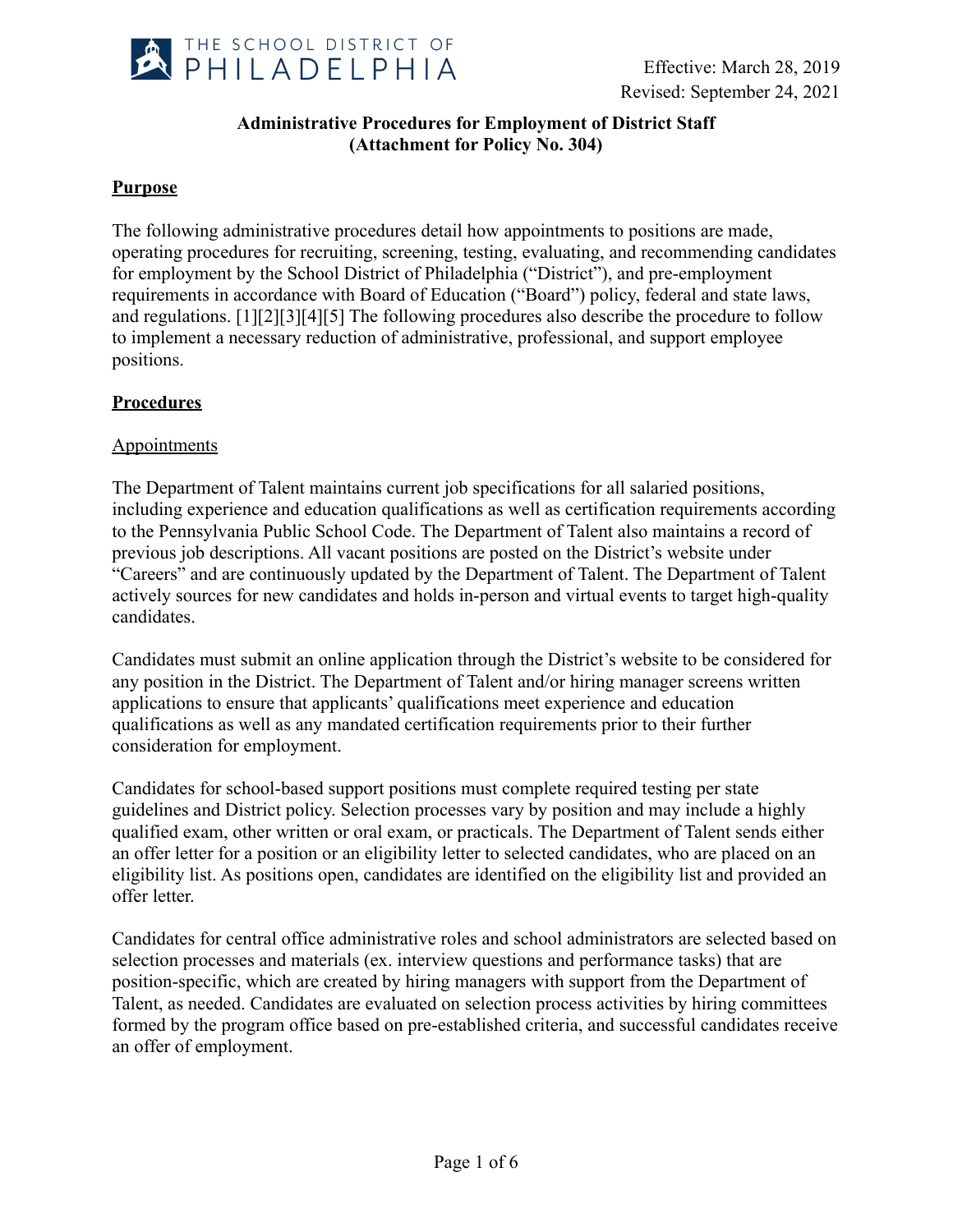

When candidates for represented positions are determined to be eligible for hiring, they are placed into positions according to the rules of the applicable collective bargaining agreement. Appointments for non-represented administrative and support positions are to be made by the Superintendent or the Superintendent's designee.

Willful misrepresentation of facts material to employment and determination of salary shall be considered cause for dismissal of the employee.

### Pre-Employment Requirements

Pennsylvania state law requires that all applicants for employment in public and private schools, employees of independent contractors seeking business with public and private schools, and student teacher candidates undergo background checks if they will have direct contact with students. Below is a list of the mandatory background checks and clearances:

- 1. PA Criminal History Check
- 2. Child Abuse Clearance
- 3. FBI Fingerprint Clearance
- 4. Act 168: Sexual Misconduct/Abuse Disclosure Release
- 5. Substance abuse testing for candidates seeking to be bus drivers, bus attendants, general cleaners, custodial assistants, building engineers, building engineer trainees, and school aides and trades employees

Criminal history, child abuse, and FBI background checks and clearances presented by all new employees regardless of position shall be no more than one (1) year old as of the employee's start date. The District will cover the cost of the PA Criminal History Check, Child Abuse Clearance and FBI Fingerprint Clearance for school-based employees who are appointed to a position with a base salary of less than \$40,000/year.

All District employees are considered to have "direct contact" with children, as that phrase is defined by the Child Protective Services Law. Therefore, although Board policy allows the District to waive the child abuse clearance requirement for up to thirty (30) days, amendments to the Child Protective Services law prevent an employee who has direct contact with children from starting employment prior to completion of the background check. For this reason, the thirty (30) day waiver is no longer an option.

A pre-employment physical examination, including a tuberculosis test, is required of all employees. [6] School-based candidates who are appointed to a position with a base salary of less than \$40,000/year may be seen by a licensed physician designated by the District for a physical examination free of charge. Candidates who are not school-based and candidates who are appointed to a school-based position with a base salary of more than \$40,000/year must submit a pre-employment physical examination form prescribed by the Commonwealth of Pennsylvania that has been completed by a physician of their choice.

An employee may request exemption to a physical or tuberculosis examination by presenting a signed statement that such examinations are contrary to their religious beliefs. Requests for exemption to physical and tuberculosis examination will be denied if the Secretary of Health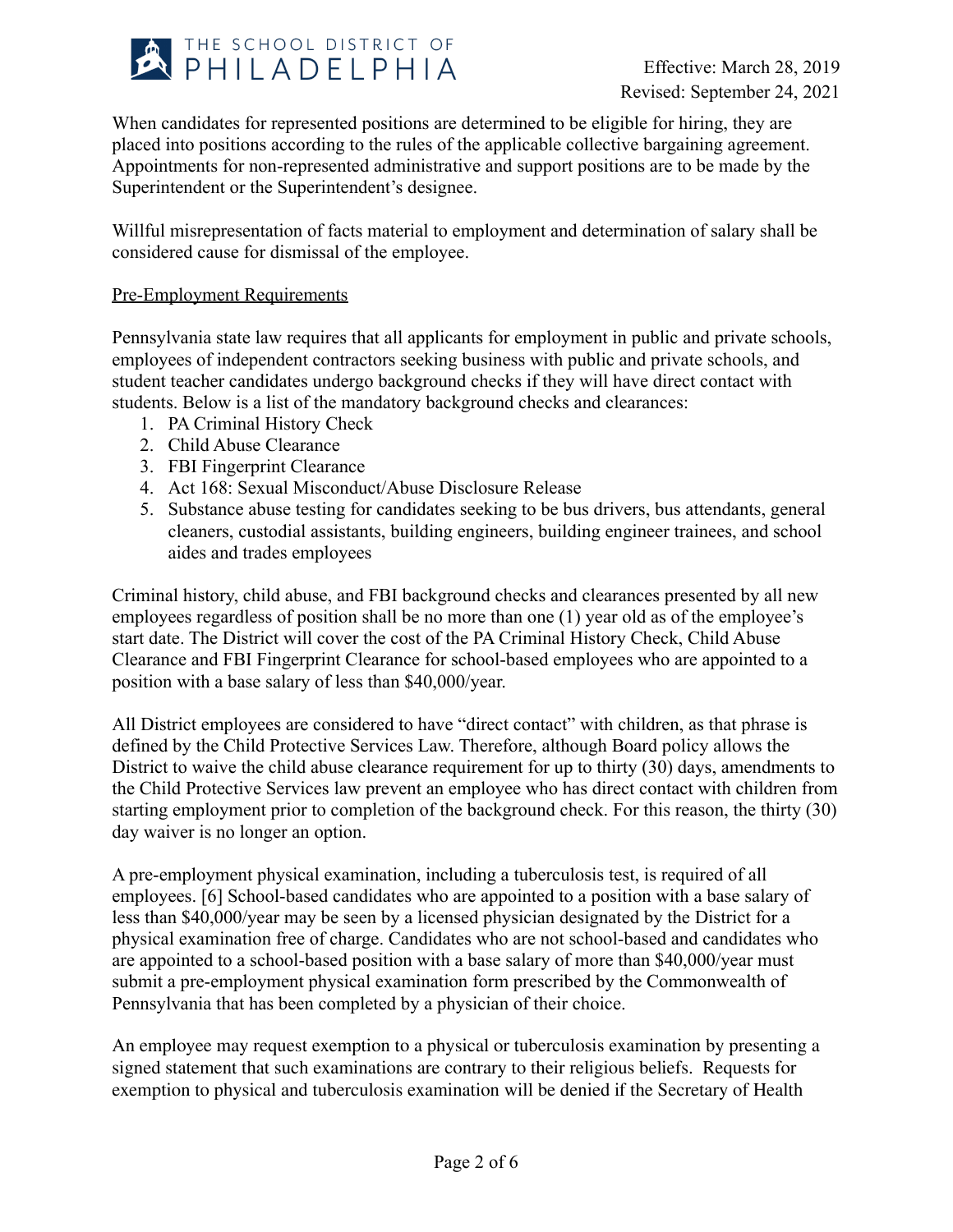

determines that facts exist indicating that certain conditions would present a substantial menace to the health of others in contact with the employee if the employee is not examined for those conditions. To submit a request for an exemption, employees should contact [accommodations@philasd.org.](mailto:accommodations@philasd.org)

### Criminal Background Due Diligence Investigation

In the event that an enumerated offense appears on the criminal background record of a candidate, the Department of Talent will determine, in consultation with the Office of General Counsel ("OGC"), whether the nature of the offense should preclude the candidate's employment. When the District makes a limited exception to the Pennsylvania Public School Code to employ a candidate with an offense on the individual's criminal background record, the Department of Talent must document the process used to come to the determination. The paramount consideration for the District in this analysis is student safety. Other factors include:

- 1. The time period that has elapsed since the offense.
- 2. Whether the offense was an isolated single event or was repeated.
- 3. The presence or absence of a subsequent criminal history.
- 4. The nature of the person's current position and whether the offense bears a relationship to the current position.
- 5. Whether the person was employed at a school when the crime occurred.
- 6. Whether the conduct occurred on the property of a school.
- 7. The employee's employment record with the school.
- 8. Any evidence of rehabilitation provided by the employee or prospective employee since the conviction for the applicable offense. [2]

In accordance with the Pennsylvania Public School Code and applicable case law, the District may not consider candidates with disqualifying criminal convictions for employment. [2]

### Candidate Reporting Requirements

### *Arrest or Conviction Reporting Requirements*

A prospective employee who is arrested or convicted of any crime must report it to the Office of Employee and Labor Relations within seventy-two hours (72) of the occurrence by submitting an Arrest Report and Certification Form via email to the Office of Employee Relations at employeerelations@philasd.org. The Arrest/Conviction Report and Certification Form is available on the Pennsylvania Department of Education's website at https://www.education.pa.gov/documents/teachers-administrators/background%20Checks/arrest %20or%20conviction%20form.pdf as well as on the District's websites and in the Pennsylvania Bulletin.

### *Child Abuse Indication Reporting Requirements*

A prospective employee who is indicated as the perpetrator in a case of child abuse purusant to the Child Protective Services Law must report it to the Office of Employee and Labor Relations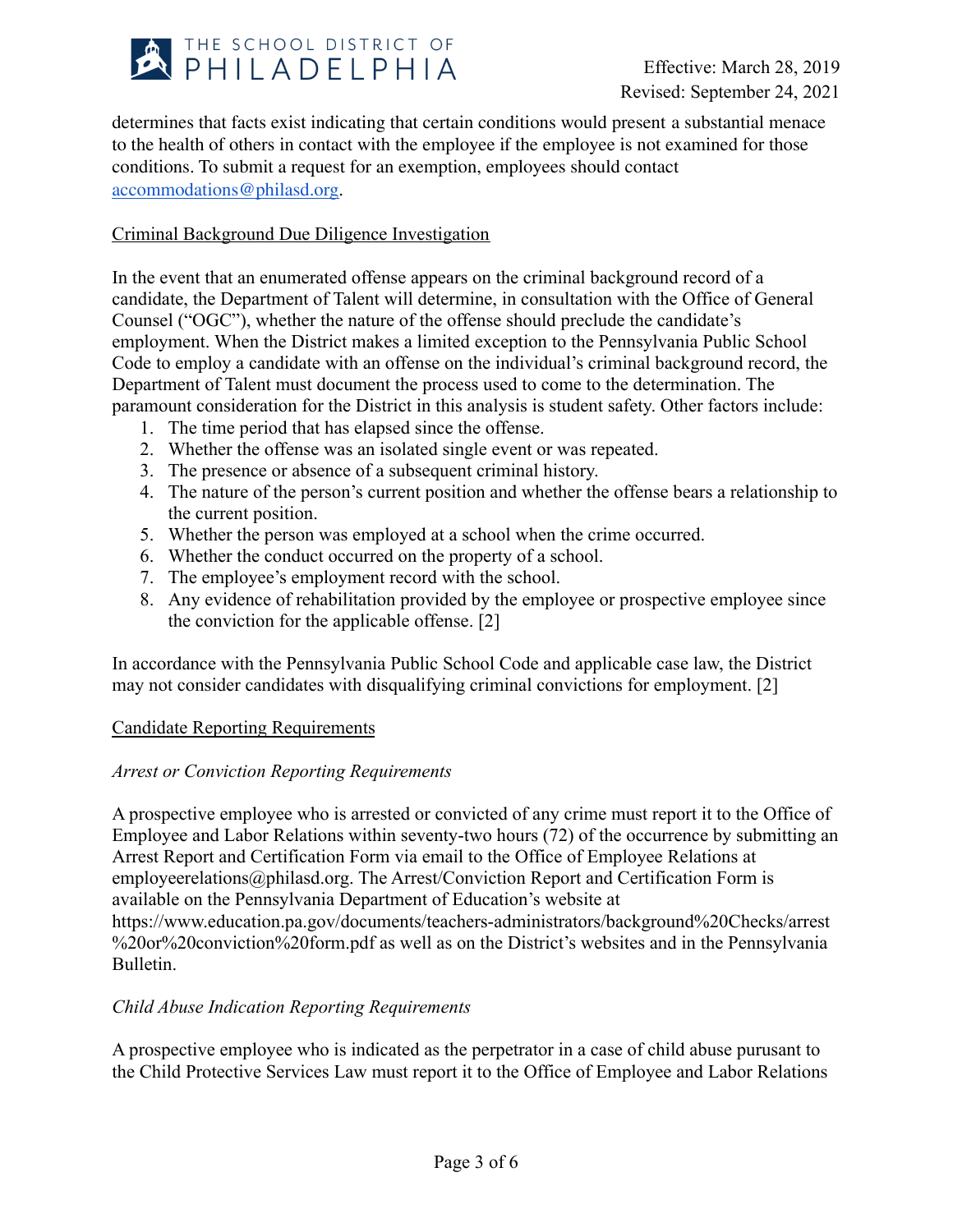

within seventy-two hours (72) of the occurrence via email to the Office of Employee Relations at employeerelations@philasd.org. Child abuse is defined in Board Policy 806, Child Abuse. [7]

In addition to the reporting requirements described above, educators, defined as any employees holding a certificate, have additional and separate reporting requirements to the Pennsylvania Department of Education under the Educator Discipline Act. The Educator Discipline Act specifies that all educators who know of any action, inaction, or conduct which may constitute sexual abuse or exploitation or sexual misconduct are required to file a mandatory report with the Pennsylvania Department of Education and shall report such misconduct to his or her chief school administrator and immediate supervisor. The reporting form is available on the Pennsylvania Department of Education's website at https://www.education.pa.gov/Educators/Misconduct/Pages/MandatoryReport.aspx. [8][9]

### *Disciplinary Action for Failure to Comply with Reporting Obligations*

A prospective employee's failure to accurately report being named as a perpetrator in an indicated report of child abuse under the Child Protective Services Law, an arrest, or a conviction may subject the employee to disciplinary action, including denial of employment. The prospective employee may be subject to criminal prosecution under 18 Pa.C.S. § 4904 (relating to unsworn falsification to authorities).

### ID Badges

All new hires will receive an ID badge. This ID badge will provide the individual with position-specific access to the District administrative offices and to the individual's assigned school location, if applicable.

### Procedure for a Reduction in Force

The efficiency and effectiveness of District organization and staffing is under continuous review. Following procedures established by the Superintendent or designee for determining the need for a reduction in force, the Department of Talent will make recommendations about positions for elimination to the Board as the Superintendent's designee when the Superintendent considers such actions to be in the best interests of the District.

The employment status of represented employees, including professional employees and temporary professional employees, may be terminated or temporarily suspended whenever deemed necessary, subject to limitations and procedures provided for in an applicable bargaining agreement and applicable law. [14][15][16][17] Non-represented employees shall be laid off in accordance with the procedures detailed below.

### *Employees Other Than Professional Employees and Temporary Professional Employees*

When preparing for a reduction in force, the supervisor of the affected staff members must consult with the Department of Talent, specifically the Chief Talent Officer or designee, in advance of a reduction to ensure compliance with policies and relevant laws and regulations.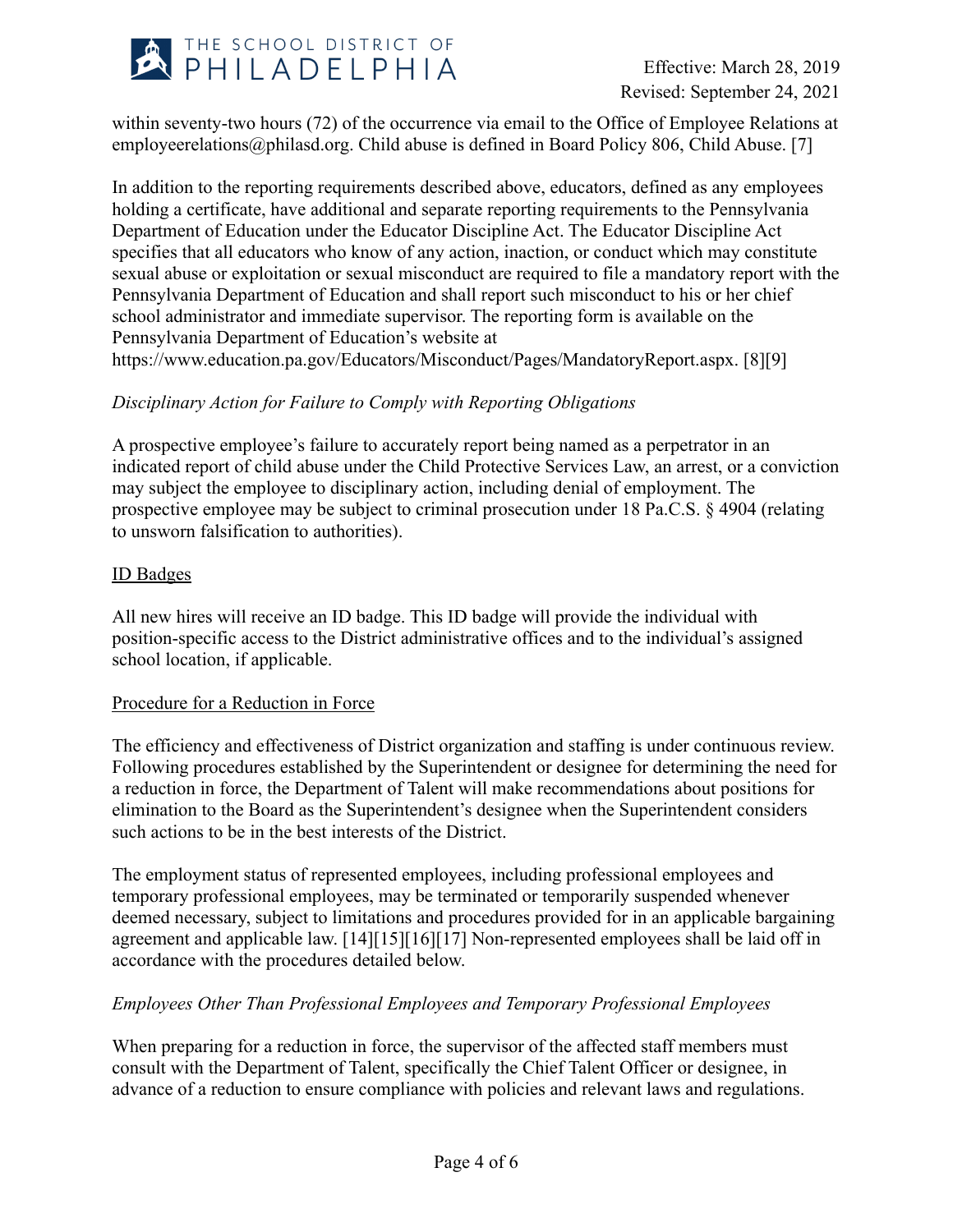

Specifically, when a reduction in force for budgetary reasons is required, the supervisor shall submit the following to the Department of Talent:

- $\bullet$  A listing of the affected employee(s)
- Explanation of why the selected staff were chosen for elimination as part of the reduction in force;
- Organizational charts that provide the structure of the department before and after the reduction in force; and
- Disciplinary history of employee(s) in position affected.

In the case where an office must select a position for elimination with multiple incumbents, consideration should be given to, but not be limited to: relevant skills, abilities, job performance, and experience when determining which position or incumbent will be eliminated. The Department of Talent will review affected populations impacted by elimination over time.

Staff reduction plans must be reviewed and approved by OGC before any communication occurs with the affected employee(s). The review shall be based on the documentation submitted and, if necessary, additional information requested by OGC.

If approved, the affected employee(s) will be provided with notification that includes effective date of the end of their employment and benefits information.

## *Employees in the Pre-Kindergarten Head Start Program*

District employees who work for the Pre-Kindergarten Head Start program will be laid off and reinstated in accordance with the policies and procedures approved by the Pre-Kindergarten Head Start Policy Council and the Board. [18][19][20]

### Procedure for Recalling Reduced Staff

Non-represented employees who are laid off due to a reduction in staff may apply for open positions at the District, but will not be given preference for positions. The procedure for recalling represented employees will be governed by the relevant collective bargaining agreement.

### **Maintenance Schedule**

The Chief Talent Officer or the Chief Talent Officer's designee will revise the administrative procedures for the employment of District staff on an as-needed basis when there is a change in relevant operating protocols.

### **Legal References:**

- 1. [24 P.S. § 1-111.1](https://www.legis.state.pa.us/cfdocs/legis/LI/uconsCheck.cfm?txtType=HTM&yr=1949&sessInd=0&smthLwInd=0&act=14&chpt=1&sctn=11&subsctn=1)
- 2. [24 P.S. § 1-111](https://www.legis.state.pa.us/cfdocs/legis/LI/uconsCheck.cfm?txtType=HTM&yr=1949&sessInd=0&smthLwInd=0&act=14&chpt=1&sctn=11&subsctn=0)
- 3. [23 Pa. C.S.A. § 6344](https://www.legis.state.pa.us/cfdocs/legis/LI/consCheck.cfm?txtType=HTM&ttl=23&div=0&chpt=63&sctn=44&subsctn=0)
- 4. [Policy 104](https://www.philasd.org/schoolboard/policies/) Nondiscrimination in Employment Practices